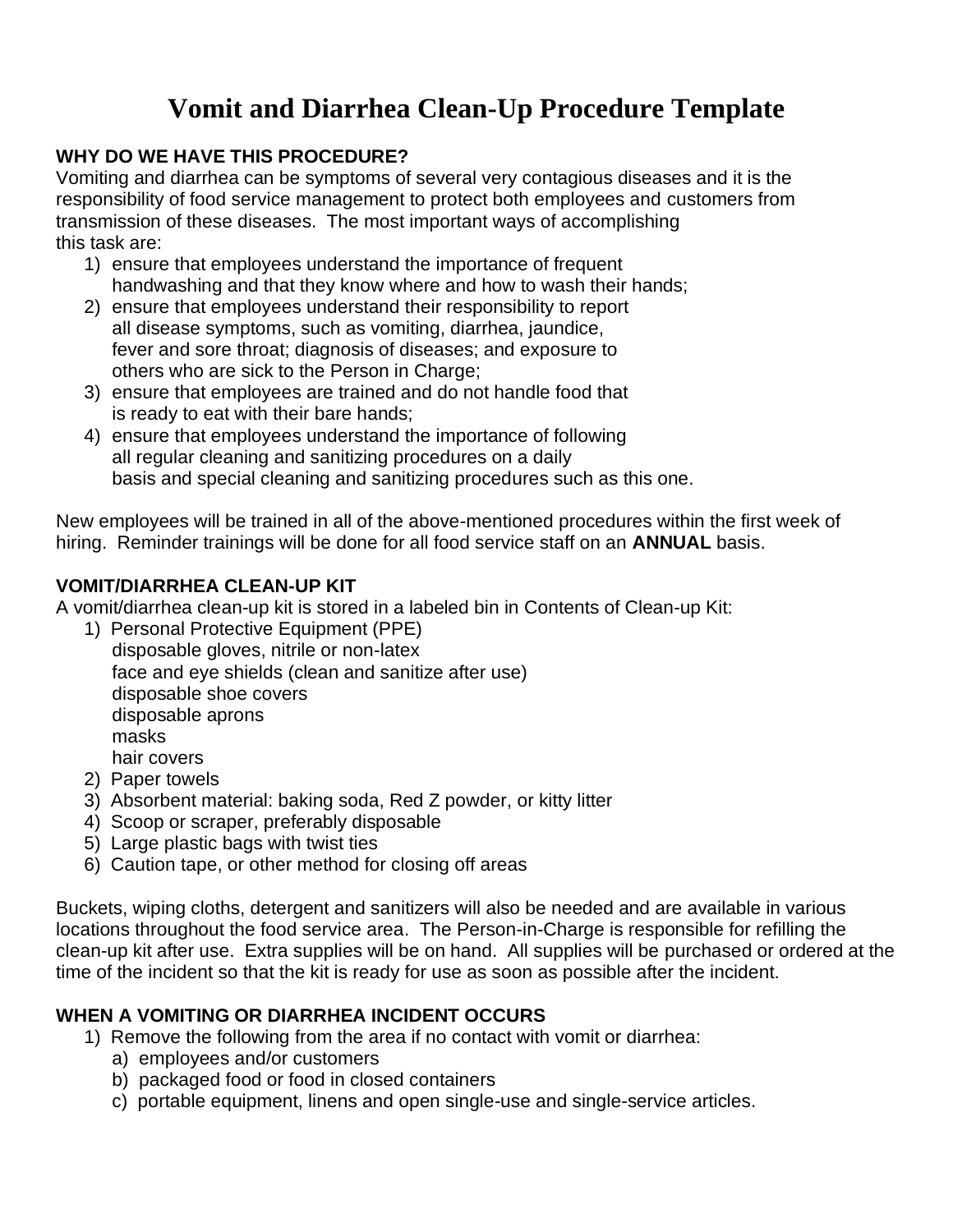For diarrhea, the immediate area that is visibly soiled should be the area of clean-up concentration. For vomiting, since particles can be in the air, an area of 25 feet in all directions should be considered the clean-up area. This is very important when considering which employees or customers need to be removed; the food; and open single-use and singleservice articles that need to be discarded; the linens that will need to be washed; and the equipment that will need to be cleaned and sanitized.

2) If vomiting occurred, completely close off area around the spill for 25 feet in all directions.

Some small food service establishments will have to close during the clean-up of a vomiting incident either by an employee or a customer. In the case of closure, the Regulatory Authority should be called immediately to report the incident. A sign can be put at the entrance stating that the food service establishment will be closed until a time judged to be sufficient to accomplish the required clean-up.

a) , due to its small size, will close after a vomiting incident until clean-up is finished.

b) , will determine what areas will need to be cleaned and sanitized, but will remain open with limited service, unless the incident occurs in the only food prep area.

3) A trained employee should put on Personal Protective Equipment, gloves last.

All employees are trained in this clean-up procedure. If staffing allows, cooks should not be the first choice for carrying out the clean-up.

4) Sprinkle <u>second on vomit/fecal matter to soak up liquid.</u> Using the scraper or scoop from the Clean-up Kit, and paper towels, carefully wipe up vomit/fecal matter and discard in a plastic trash bag. Then remove and discard gloves.

If staffing allows, a separate employee, wearing gloves and a mask, can hold the trash bag open by folding the top back over their hands so that the top of the bag is not contaminated in the process of discarding the paper towels, gloves, etc.

5) Wash hands and put on new disposable gloves and wash the area involved with detergent and warm water.

All surfaces within the incident area, plus all doorknobs, railings, wall corners or other places that you know are frequently touched should then be washed with soap and water. All restrooms should be cleaned also, even if they were not known to be affected by the incident. They are often used by employees and customers when they are not feeling well and the infectious germs will be there even if they cannot be seen.

All areas washed as described above will then be sanitized.

6) Sanitize hard or porous surfaces with chlorine bleach solution allowing the area to remain wet for no less than 5 minutes; follow policy directions for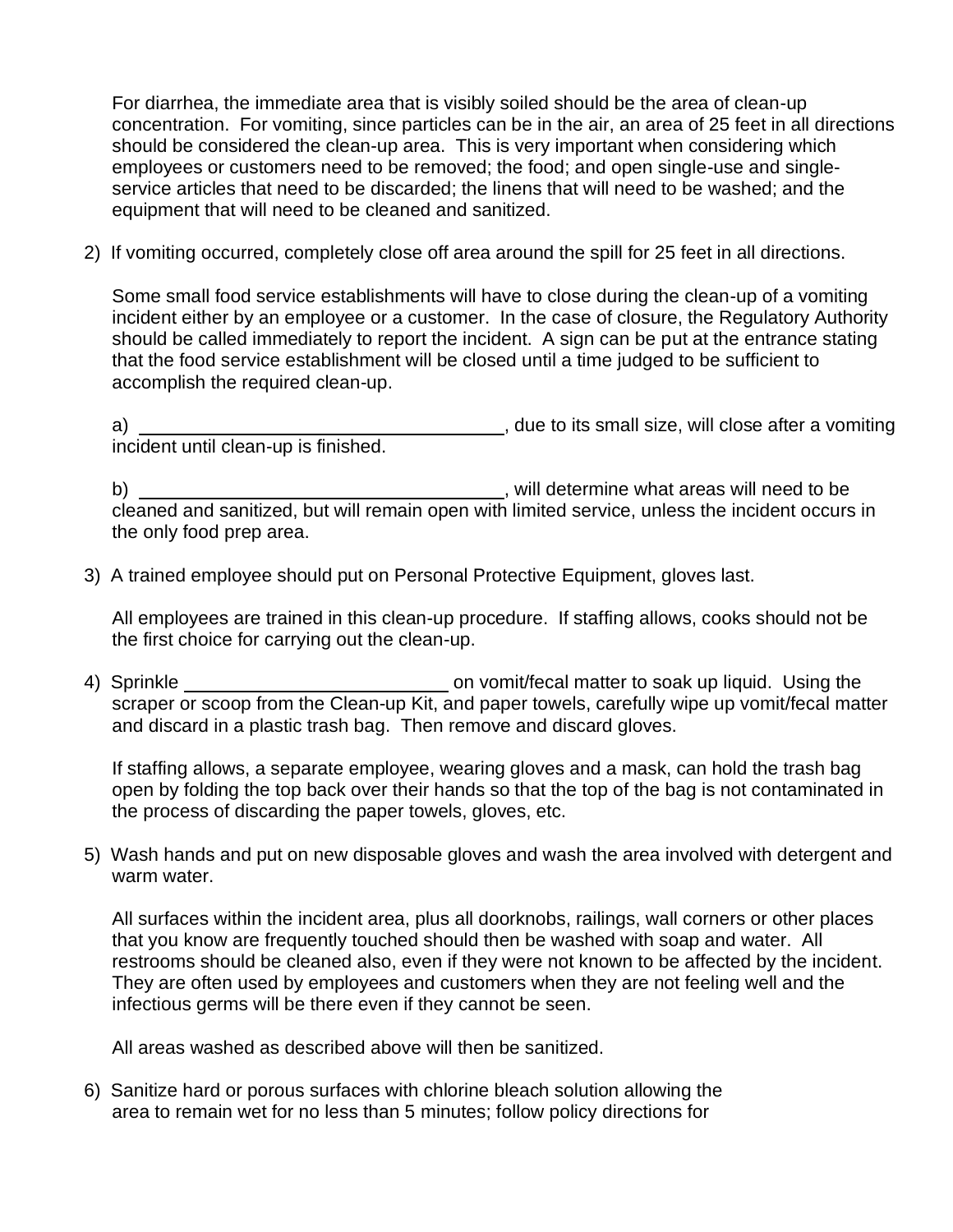#### other surfaces or when using other sanitizers.

Bleach concentrations:

| 5.25% Sodium Hypochlorite<br>or 6% dish machine sanitizer | 1 2/3 cup bleach per gallon of water 5000 PPM<br>(1 part bleach to 10 parts water) |          |
|-----------------------------------------------------------|------------------------------------------------------------------------------------|----------|
| 8.25% concentrated Sodium<br><b>Hypochlorite</b>          | 1 cup bleach per gallon of water<br>(1 part bleach to 16 parts water)              | 5000 PPM |
| Sanitizer to be used in this establishment will be        |                                                                                    |          |

and will be left wet on hard surfaces for minutes before drying with paper towels.

Ammonium chloride sanitizers are ineffective against Norovirus so if those are the standard sanitizers used in a food service establishment, then chlorine bleach (or some other commercial product approved by the EPA to kill Norovirus) must be kept on hand for use during a vomit/diarrhea incident.

Bleach is available in several different concentrations so food service establishments need to be aware of the concentration they have available. Once opened, a bottle of bleach maintains its strength for 30 days so PUT THE DATE ON THE BOTTLE WHEN YOU OPEN IT. Discard it after 30 days.

Remember that bleach will discolor many items such as carpets, flooring, etc. Test a small area if there is any reason to believe that there will be a problem. Steam cleaning of carpets and upholstery is recommended once the vomit/diarrhea has been removed. Linens should be washed in hot water and dried in a hot dryer.

Open windows or increase ventilation as much as possible during the clean-up.

Make sure that all high-touch areas and restrooms are sanitized before areas are re-opened.

- 7) When totally finished cleaning up, dispose of all paper towels and PPE in the plastic bag. Tie the bag closed and double bag it before putting it in your regular trash.
- 8) Rinse food contact surfaces with clean water to remove chlorine residue left on the surface because you used 5000 PPM to kill the infectious agents and re-sanitize with your usual 100 ppm sanitizer.

## **RE-OPENING ESTABLISHMENT OR CLEANED AREAS**

When the above-described clean-up procedure has been completed, the areas may be re-opened. Establishments that closed for clean-up should call the Regulatory Authority and report that they are ready to re-open. The Regulatory Authority may, or may not, want to actually visit the establishment prior to re-opening.